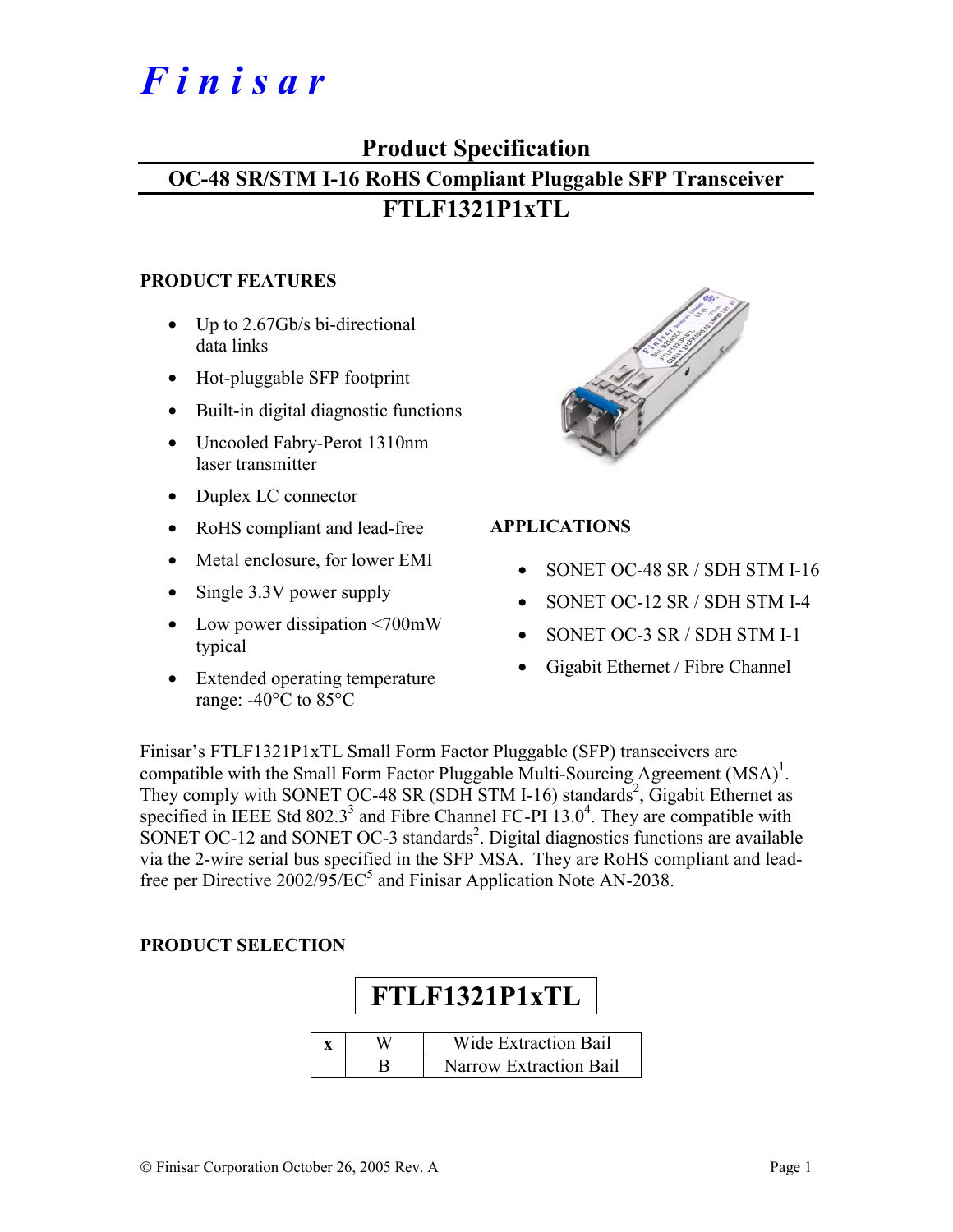| Pin            | <b>Symbol</b>    | <b>Name/Description</b>                                        |   |  |  |
|----------------|------------------|----------------------------------------------------------------|---|--|--|
|                | $\rm V_{EET}$    | Transmitter Ground (Common with Receiver Ground)               |   |  |  |
| $\overline{2}$ | $T_{FAULT}$      | Transmitter Fault. Not supported.                              |   |  |  |
| 3              | $T_{\rm DIS}$    | Transmitter Disable. Laser output disabled on high or open.    | 2 |  |  |
| 4              | $MOD$ DEF $(2)$  | Module Definition 2. Data line for Serial ID.                  | 3 |  |  |
| 5              | $MOD$ DEF $(1)$  | Module Definition 1. Clock line for Serial ID.                 | 3 |  |  |
| 6              | $MOD$ $DEF(0)$   | Module Definition 0. Grounded within the module.               | 3 |  |  |
| 7              | Rate Select      | No connection required                                         | 4 |  |  |
| 8              | LOS              | Loss of Signal indication. Logic 0 indicates normal operation. | 5 |  |  |
| 9              | $\rm V_{EER}$    | Receiver Ground (Common with Transmitter Ground)               |   |  |  |
| 10             | $\rm V_{EER}$    | Receiver Ground (Common with Transmitter Ground)               |   |  |  |
| 11             | $\rm V_{EER}$    | Receiver Ground (Common with Transmitter Ground)               |   |  |  |
| 12             | RD-              | Receiver Inverted DATA out. AC Coupled.                        |   |  |  |
| 13             | $RD+$            | Receiver Non-inverted DATA out. AC Coupled.                    |   |  |  |
| 14             | $\rm V_{EER}$    | Receiver Ground (Common with Transmitter Ground)               |   |  |  |
| 15             | $V_{\text{CCR}}$ | Receiver Power Supply                                          |   |  |  |
| 16             | $V_{\rm CCT}$    | <b>Transmitter Power Supply</b>                                |   |  |  |
| 17             | $V_{EET}$        | Transmitter Ground (Common with Receiver Ground)               |   |  |  |
| 18             | $TD+$            | Transmitter Non-Inverted DATA in. AC Coupled.                  |   |  |  |
| 19             | TD-              | Transmitter Inverted DATA in. AC Coupled.                      |   |  |  |
| 20             | $V_{EET}$        | Transmitter Ground (Common with Receiver Ground)               |   |  |  |

#### **I. Pin Descriptions**

Notes:

1. Circuit ground is internally isolated from chassis ground.

- 2. Laser output disabled on  $T_{DIS} > 2.0V$  or open, enabled on  $T_{DIS} < 0.8V$ .<br>3. Should be pulled up with 4.7k 10kohms on host board to a voltage b
- 3. Should be pulled up with 4.7k 10kohms on host board to a voltage between 2.0V and 3.6V. MOD  $DEF(0)$  pulls line low to indicate module is plugged in.
- 4. Finisar FTLFxx21xxxxx transceivers operate between OC-3 and OC-48, 1x and 2x Fibre Channel, and Gigabit Ethernet data rates and respective protocols without active control. Finisar FTLFxx19xxxxx transceivers operate at 1x and 2x Fibre Channel, and Gigabit Ethernet data rates and respective protocols without active control.
- 5. LOS is open collector output. Should be pulled up with 4.7k 10kohms on host board to a voltage between 2.0V and 3.6V. Logic 0 indicates normal operation; logic 1 indicates loss of signal.



**Pinout of Connector Block on Host Board**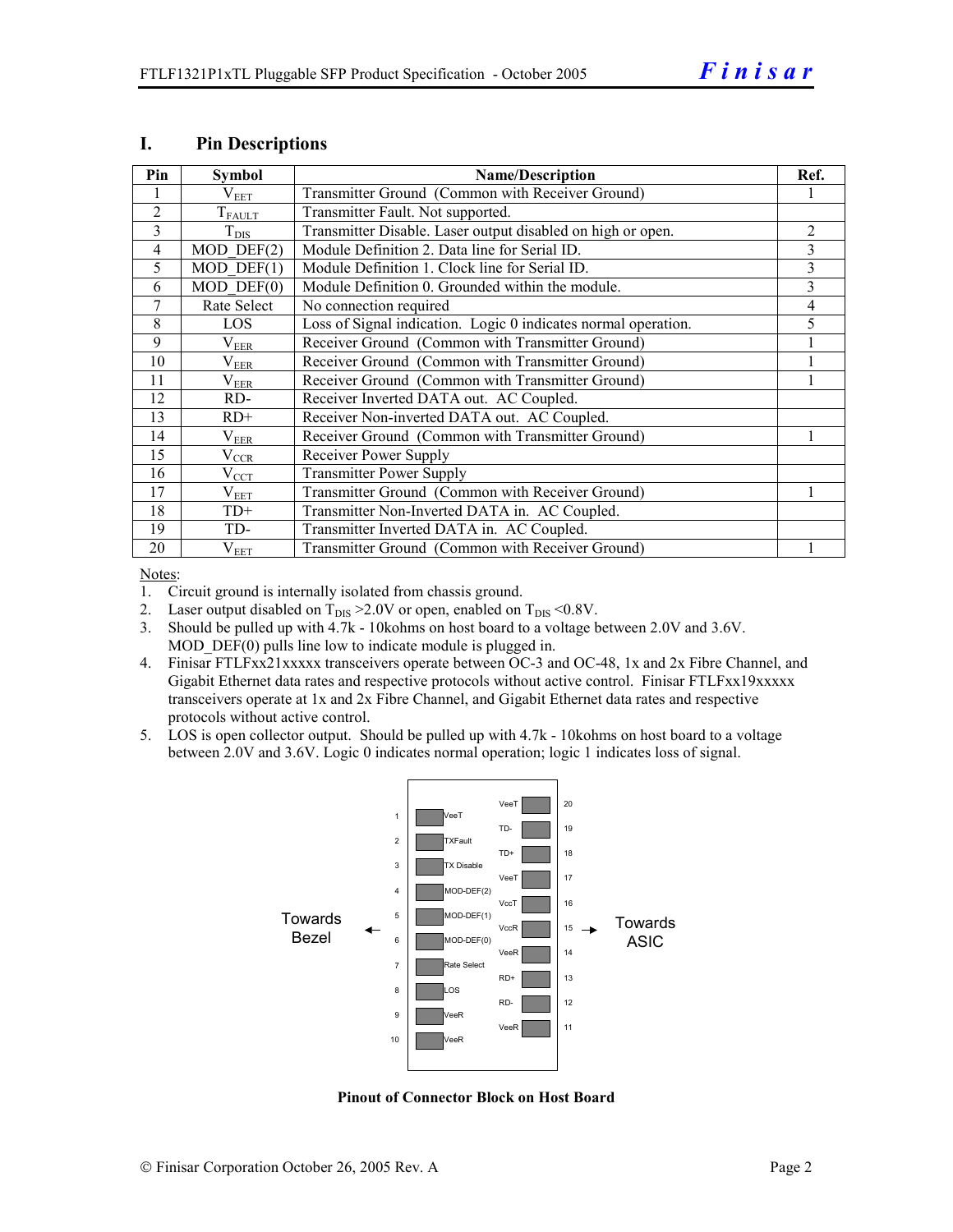#### **II. Absolute Maximum Ratings**

| <b>Parameter</b>                  | <b>Symbol</b> | Min    | Tvp | Max | Unit          | Ref. |
|-----------------------------------|---------------|--------|-----|-----|---------------|------|
| Maximum Supply Voltage            | Vcc           | $-0.5$ |     |     |               |      |
| Storage Temperature               |               | $-40$  |     | 100 | $\circ$       |      |
| <b>Case Operating Temperature</b> | m<br>OP.      | $-40$  |     |     | $\sim$        |      |
| <b>Relative Humidity</b>          | RH            |        |     |     | $\frac{0}{0}$ |      |

#### **III.** Electrical Characteristics ( $T_{OP}$  = -40 to 85 °C,  $V_{CC}$  = 3.00 to 3.60 Volts)

| Parameter                              | Symbol                 | Min         | Typ | Max          | Unit    | Ref.           |
|----------------------------------------|------------------------|-------------|-----|--------------|---------|----------------|
| <b>Supply Voltage</b>                  | Vcc                    | 3.00        |     | 3.60         | V       |                |
| <b>Supply Current</b>                  | Icc                    |             | 165 | 300          | mA      |                |
| <b>Transmitter</b>                     |                        |             |     |              |         |                |
| Input differential impedance           | $R_{in}$               |             | 100 |              | Ω       | $\overline{2}$ |
| Single ended data input swing          | Vin,pp                 | 250         |     | 1200         | mV      |                |
| <b>Transmit Disable Voltage</b>        | $V_D$                  | $Vec-1.3$   |     | Vcc          | V       |                |
| Transmit Enable Voltage                | $V_{EN}$               | Vee         |     | $Vee+0.8$    | V       | 3              |
| <b>Transmit Disable Assert Time</b>    |                        |             |     | 10           | $\mu s$ |                |
| Receiver                               |                        |             |     |              |         |                |
| Single ended data output swing         | Vout,pp                | 300         | 400 | 800          | mV      | $\overline{4}$ |
| Data output rise time                  | $t_{r}$                |             | 100 | 175          | ps      | 5              |
| Data output fall time                  | $t_f$                  |             | 100 | 175          | ps      | 5              |
| <b>LOS Fault</b>                       | $V_{\text{LOS fault}}$ | $Vec - 0.5$ |     | $Vec_{HOST}$ | V       | 6              |
| <b>LOS Normal</b>                      | $V_{LOS\,norm}$        | Vee         |     | $Vee+0.5$    | V       | 6              |
| Power Supply Rejection                 | <b>PSR</b>             | 100         |     |              | mVpp    | 7              |
| <b>Total Generated Reciever Jitter</b> | $J_{RX}p-p$            |             |     | 0.07         | UI      |                |
| (peak to peak)                         |                        |             |     |              |         |                |
| <b>Total Generated Reciever Jitter</b> | $J_{RX}$ rms           |             |     | 0.007        | UI      |                |
| (rms)                                  |                        |             |     |              |         |                |

Notes:

- 1. Non condensing.
- 2. AC coupled.
- 3. Or open circuit.
- 4. Into 100 ohm differential termination.
- 5.  $20 80 \%$
- 6. Loss Of Signal is LVTTL. Logic 0 indicates normal operation; logic 1 indicates no signal detected.
- 7. All transceiver specifications are compliant with a power supply sinusoidal modulation of 20 Hz to 1.5 MHz up to specified value applied through the power supply filtering network shown on page 23 of the Small Form-factor Pluggable (SFP) Transceiver MultiSource Agreement (MSA), September 14, 2000.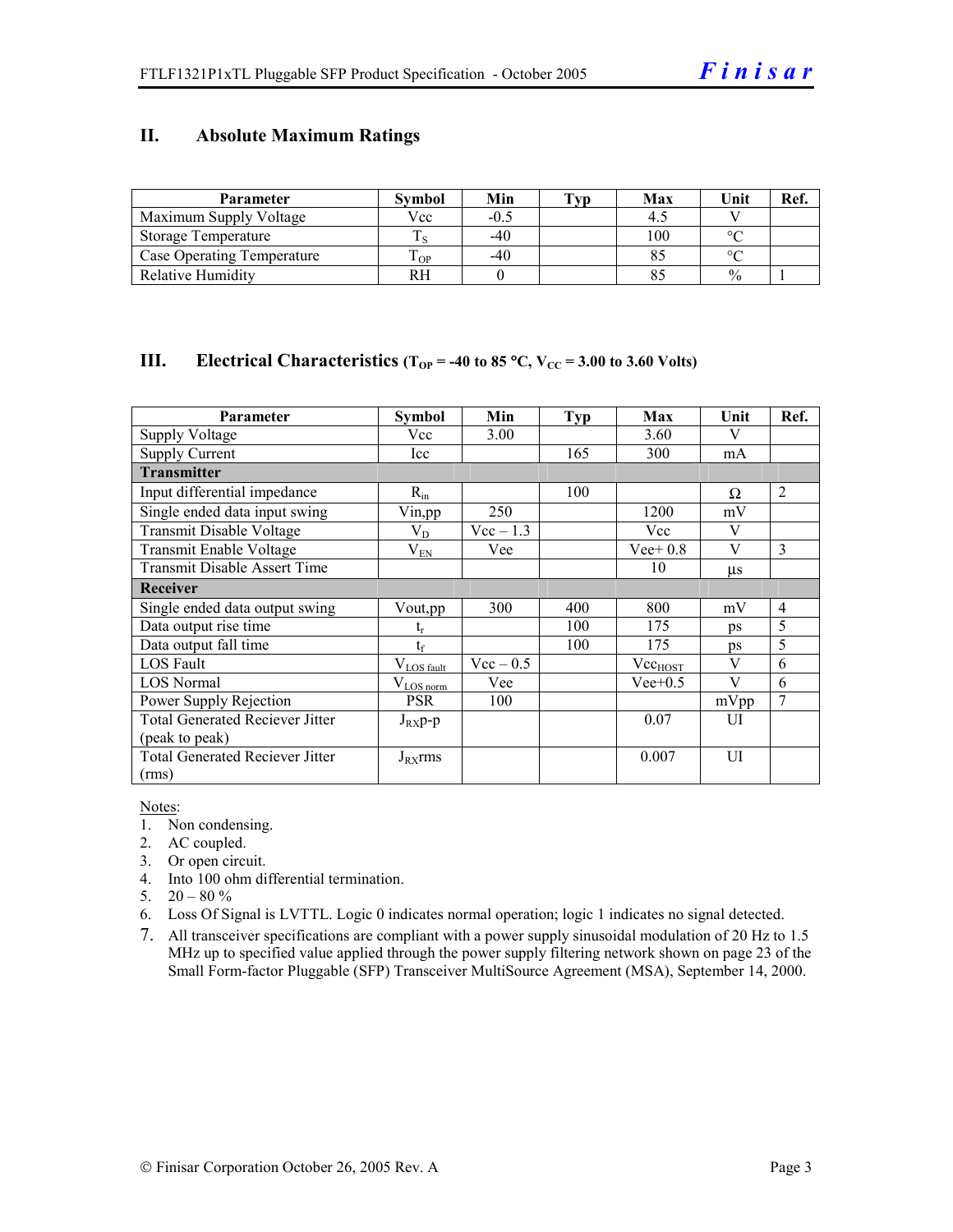| Parameter                                 | <b>Symbol</b>             | Min              | <b>Typ</b> | Max           | Unit            | Ref.           |
|-------------------------------------------|---------------------------|------------------|------------|---------------|-----------------|----------------|
| <b>Transmitter</b>                        |                           |                  |            |               |                 |                |
| Output Opt. Pwr: 9/125 SMF                | $P_{OUT}$                 | $-9.5$           |            | $-3$          | dBm             | $\mathbf{1}$   |
| Optical Wavelength                        | λ                         | 1270             |            | 1360          | nm              | $\overline{2}$ |
| Spectral Width                            | $\sigma$                  |                  |            | $\mathcal{E}$ | nm              | $\overline{2}$ |
| Optical Extinction Ratio                  | ER                        | 9                |            |               | dB              |                |
| Optical Rise/Fall Time                    | $t_{\rm r}$ / $t_{\rm f}$ |                  |            | 160           | ps              | 3              |
| <b>Relative Intensity Noise</b>           | <b>RIN</b>                |                  |            | $-120$        | dB/Hz           |                |
| <b>Total Generated Transmitter Jitter</b> | $J_{TX}p-p$               |                  |            | 0.07          | UI              |                |
| (peak to peak)                            |                           |                  |            |               |                 |                |
| <b>Total Generated Transmitter Jitter</b> | $J_{TX}$ rms              |                  |            | 0.007         | UI              |                |
| (rms)                                     |                           |                  |            |               |                 |                |
| Receiver                                  |                           |                  |            |               |                 |                |
| Average Rx Sensitivity $(a)$ 2.67Gb/s     | $R_{\rm SENS1}$           | $\theta$         |            | $-18$         | d <sub>Bm</sub> | $\overline{4}$ |
| Average Rx Sensitivity @ OC-48            | $R_{SENS1}$               | $\boldsymbol{0}$ |            | $-18$         | dBm             | 4              |
| Average Rx Sensitivity $(a)$ 2X Fibre     | $R_{\rm SENS2}$           | $\theta$         |            | $-21$         | dBm             | 5              |
| Channel                                   |                           |                  |            |               |                 |                |
| Average Rx Sensitivity $\omega$ Gigabit   | $R_{\rm SENS3}$           | $\theta$         |            | $-22$         | d <sub>Bm</sub> | 5              |
| Ethernet                                  |                           |                  |            |               |                 |                |
| Average Rx Sensitivity @ OC-12            | $R_{\text{SENS4}}$        | $\Omega$         |            | $-22$         | dBm             | 6              |
| Average Rx Sensitivity @ OC-3             | $R_{SENSS}$               | $-10$            |            | $-23$         | dBm             | 6              |
| <b>Optical Center Wavelength</b>          | $\lambda_{\underline{C}}$ | 1270             |            | 1600          | nm              |                |
| <b>LOS De-Assert</b>                      | LOS <sub>D</sub>          |                  | $-23$      | $-19$         | dBm             |                |
| <b>LOS Assert</b>                         | $LOS_A$                   | $-30$            | $-25$      |               | dBm             |                |
| LOS Hysteresis                            |                           | 0.5              |            |               | dB              |                |

#### IV. Optical Characteristics ( $T_{OP}$  = -40 to 85 °C,  $V_{CC}$  = 3.00 to 3.60 Volts)

Notes:

- 1. Class 1 Laser Safety per FDA/CDRH and EN (IEC) 60825 regulations.
- 2. Also specified to meet curves in FC-PI 13.0 Figures 18 and 19, which allow trade-off between wavelength, spectral width and OMA.
- 3. Unfiltered, 20-80%.
- 4. With worst-case extinction ratio. Measured with a PRBS  $2^{31}$ -1 test pattern interspersed with 72 consecutive ones and 72 consecutive zeros.
- 5. With worst-case extinction ratio. Measured with a PRBS  $2^7$ -1 test pattern.
- 6. With worst-case extinction ratio. Measured with a PRBS  $2^{23}$ -1 test pattern.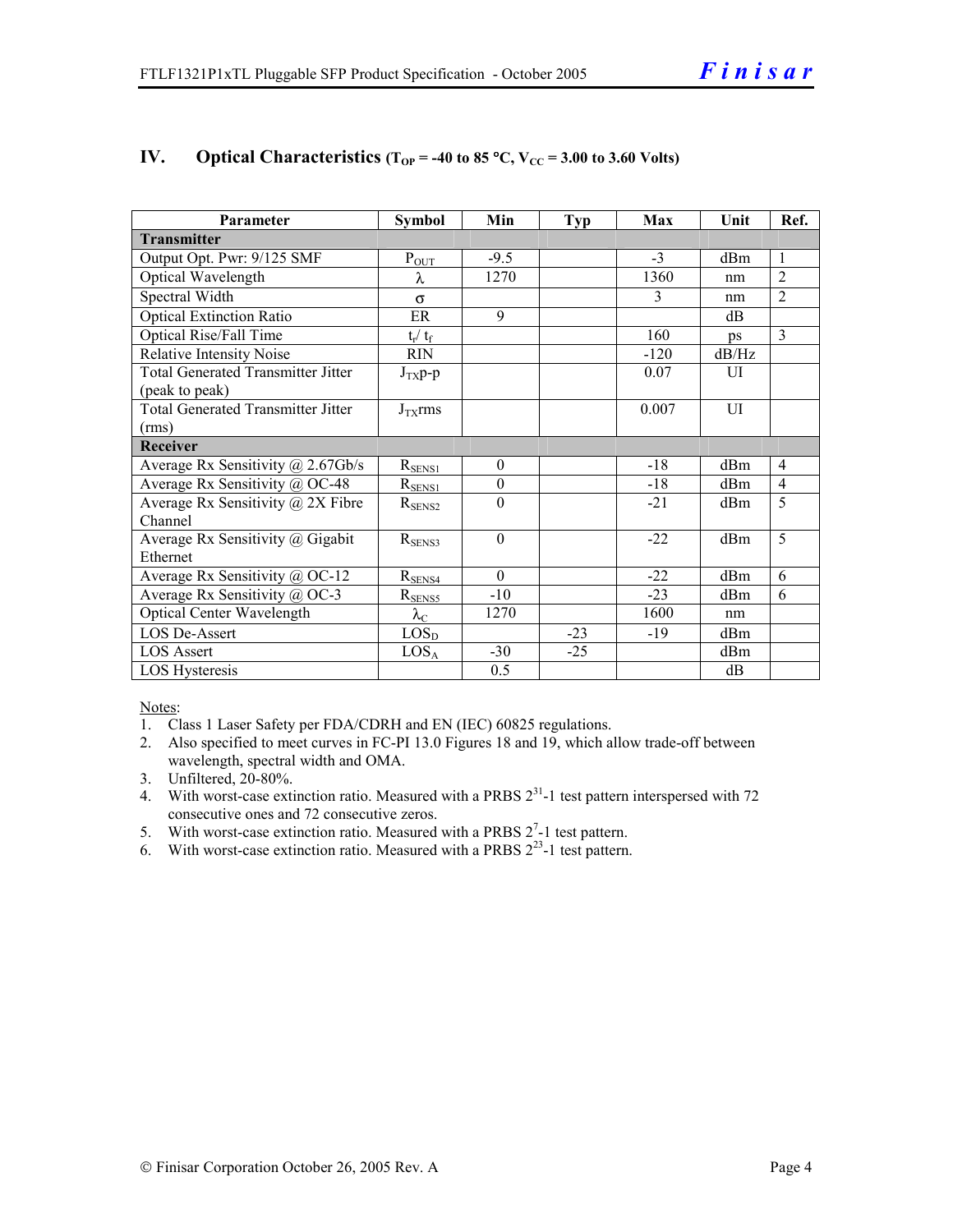#### **V. General Specifications**

| <b>Parameter</b>                     | <b>Symbol</b> | Min | <b>Typ</b> | Max        | Units  | Ref.           |
|--------------------------------------|---------------|-----|------------|------------|--------|----------------|
| Data Rate                            | BR.           | 155 |            | 2667       | Mb/sec |                |
| <b>Bit Error Rate</b>                | <b>BER</b>    |     |            | $10^{-12}$ |        | 2              |
| Max. Supported Link Length on        | $L_{MAX1}$    |     | 5          |            | km     | $\overline{4}$ |
| $9/125$ µm SMF @ OC-48               |               |     |            |            |        |                |
| Max. Supported Link Length on        | $L_{MAX2}$    |     | 10         |            | km     | 3              |
| $9/125 \mu m$ SMF @ 2X Fibre Channel |               |     |            |            |        |                |
| Max. Supported Link Length on        | $L_{MAX3}$    |     | 10         |            | km     | 3              |
| $9/125 \mu m$ SMF @ Gigabit Ethernet |               |     |            |            |        |                |
| Max. Supported Link Length on        | $L_{MAX4}$    |     | 10         |            | km     | $\overline{4}$ |
| $9/125 \mu m$ SMF @ OC-12            |               |     |            |            |        |                |
| Max. Supported Link Length on        | $L_{MAX5}$    |     | 10         |            | km     | $\overline{4}$ |
| $9/125$ µm SMF @ OC-3                |               |     |            |            |        |                |

Notes:

- 1. SONET OC-48 SR/SDH STM I-16, Gigabit Ethernet and 1x/2x Fibre Channel compliant. Compatible with SONET OC-12 and OC-3. Supports FEC at 2.67 Gb/s.
- 2. Tested with a PRBS  $2^{31}$ -1 test pattern interspersed with 72 consecutive ones and 72 consecutive zeros.
- 3. Dispersion limited per FC-PI Rev. 13
- 4. Attenuation of 0.55 dB/km is used for the link length calculations (per GR-253 CORE). Distances are indicative only. Please refer to the Optical Specifications in Table IV to calculate a more accurate link budget based on specific conditions in your application.

#### **VI. Environmental Specifications**

Finisar 1310nm SFP transceivers have an extended operating temperature range from  $-40^{\circ}$ C to  $+85^{\circ}$ C case temperature.

| Parameter                  | Svmbol          | Min | $\mathbf{T}_{\mathbf{V}\mathbf{p}}$ | Max | $\mathbf{v}_{\text{hits}}$ | Ref. |
|----------------------------|-----------------|-----|-------------------------------------|-----|----------------------------|------|
| Case Operating Temperature | <sup>L</sup> OD | -40 |                                     |     | $\sim$                     |      |
| Storage Temperature        | ᠇<br>⊥ sto      | -40 |                                     | 100 | $\sim$                     |      |

#### **VII. Regulatory Compliance**

Finisar transceivers are Class 1 Laser Products and comply with US FDA regulations. These products are certified by TÜV and CSA to meet the Class 1 eye safety requirements of EN (IEC) 60825 and the electrical safety requirements of EN (IEC) 60950. Copies of certificates are available at Finisar Corporation upon request.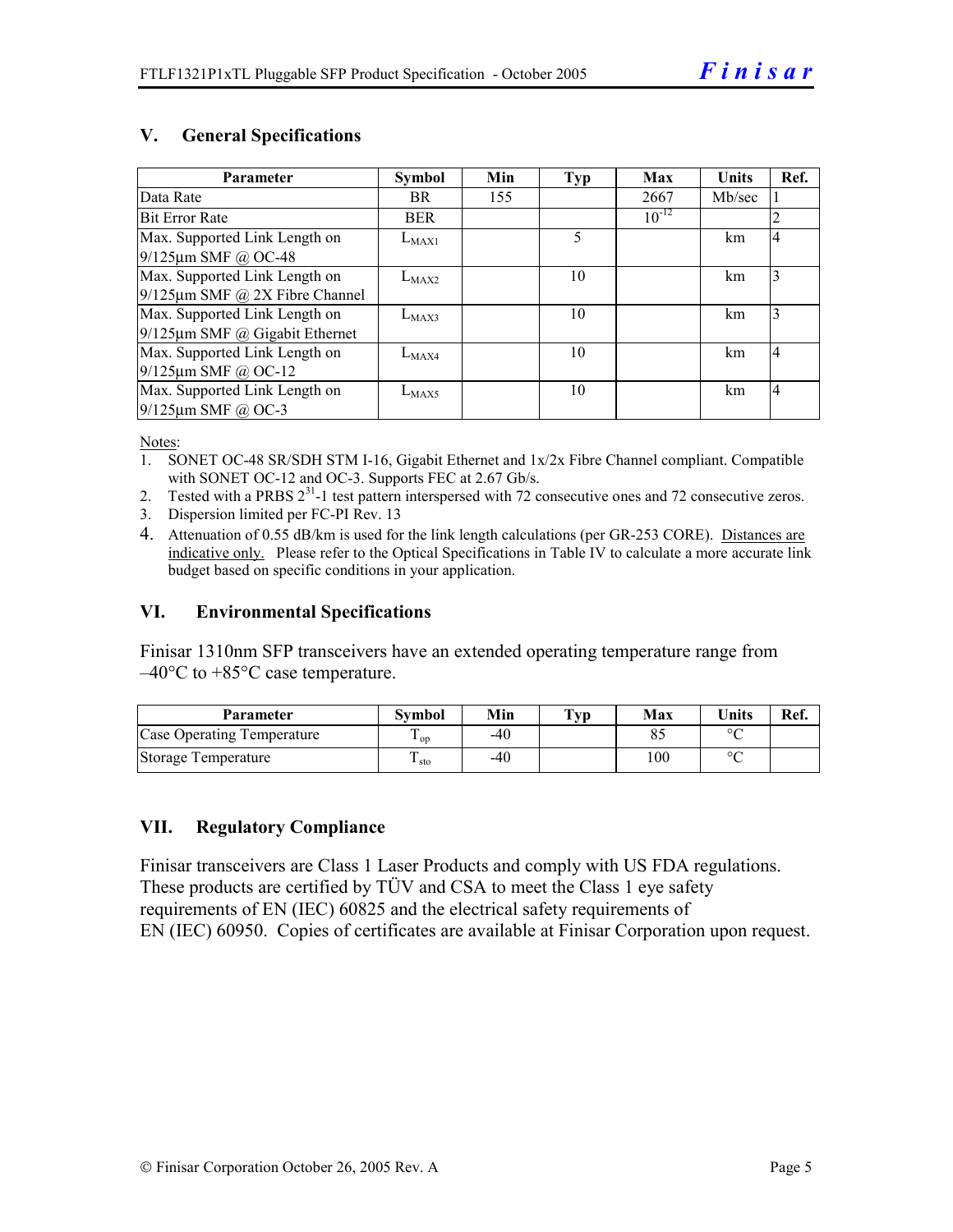#### **VIII. Digital Diagnostic Functions**

Finisar FTLF1321P1xTL SFP transceivers support the 2-wire serial communication protocol as defined in the SFP MSA<sup>1</sup>. It is very closely related to the  $E^2$ PROM defined in the GBIC standard, with the same electrical specifications.

The standard SFP serial ID provides access to identification information that describes the transceiver's capabilities, standard interfaces, manufacturer, and other information.

Additionally, Finisar SFP transceivers provide a unique enhanced digital diagnostic monitoring interface, which allows real-time access to device operating parameters such as transceiver temperature, laser bias current, transmitted optical power, received optical power and transceiver supply voltage. It also defines a sophisticated system of alarm and warning flags, which alerts end-users when particular operating parameters are outside of a factory-set normal range.

The SFP MSA defines a 256-byte memory map in  $E^2$ PROM that is accessible over a 2-wire serial interface at the 8 bit address 1010000X (A0h). The digital diagnostic monitoring interface makes use of the 8 bit address 1010001X (A2h), so the originally defined serial ID memory map remains unchanged. The interface is identical to, and is thus fully backward compatible with both the GBIC Specification and the SFP Multi Source Agreement. The complete interface is described in Finisar Application Note AN-2030: "Digital Diagnostics Monitoring Interface for SFP Optical Transceivers".

The operating and diagnostics information is monitored and reported by a Digital Diagnostics Transceiver Controller (DDTC) inside the transceiver, which is accessed through a 2-wire serial interface. When the serial protocol is activated, the serial clock signal (SCL, Mod Def 1) is generated by the host. The positive edge clocks data into the  $SFP$  transceiver into those segments of the  $E^2$ PROM that are not write-protected. The negative edge clocks data from the SFP transceiver. The serial data signal (SDA, Mod Def 2) is bi-directional for serial data transfer. The host uses SDA in conjunction with SCL to mark the start and end of serial protocol activation. The memories are organized as a series of 8-bit data words that can be addressed individually or sequentially.

For more information, please see the SFP MSA documentation<sup>1</sup> or Finisar Application Note AN-2030.

Digital diagnostics for the FTLF1321P1xTL are externally calibrated by default.

Please note that evaluation board FDB-1018 is available with Finisar ModDEMO software that allows simple to use communication over the 2-wire serial interface.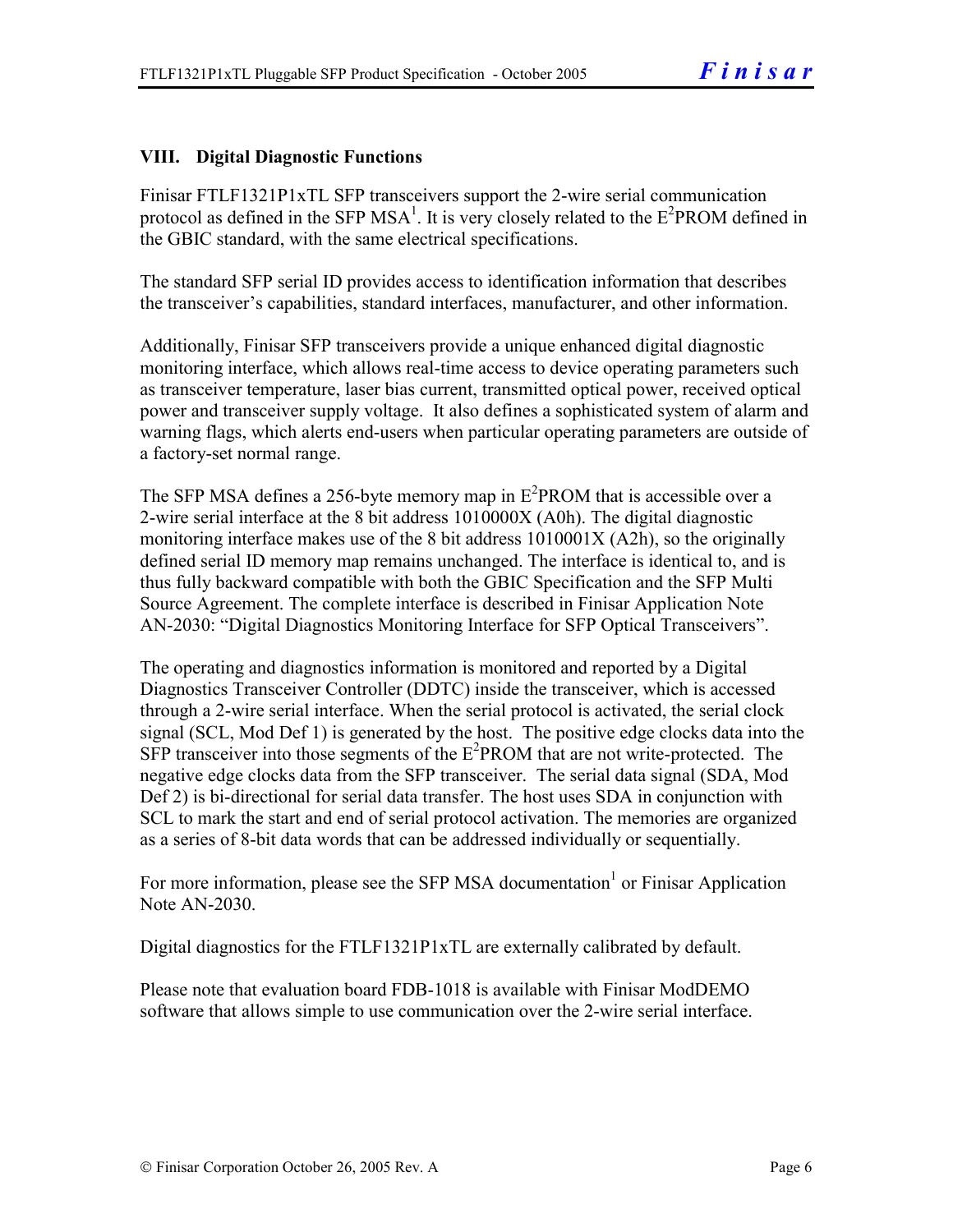#### **IX. Mechanical Specifications**

Finisar's Small Form Factor Pluggable (SFP) transceivers are compatible with the dimensions defined by the SFP Multi-Sourcing Agreement (MSA)<sup>3</sup>.



# **FTLF1321P1BTL**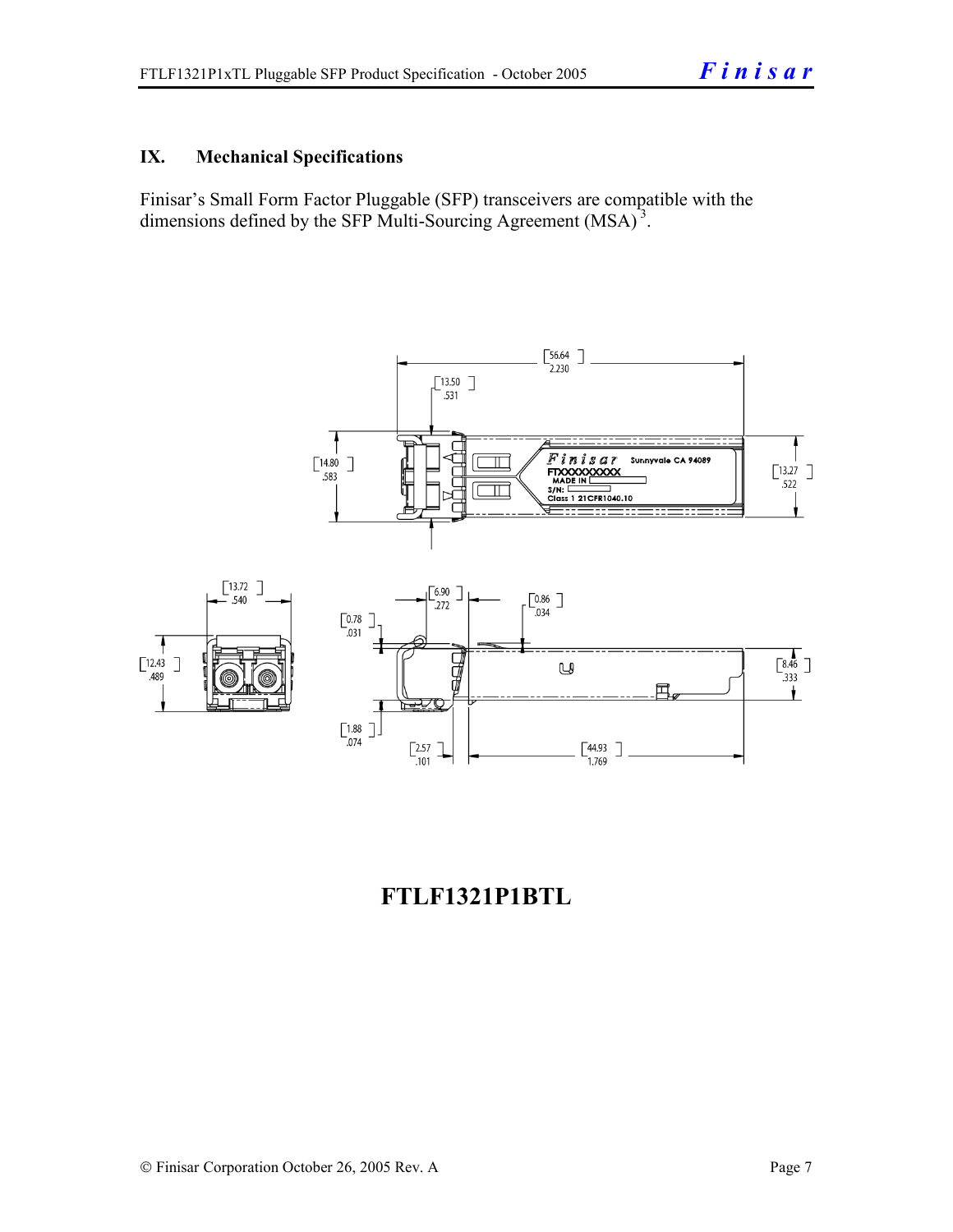



# **FTLF1321P1WTL**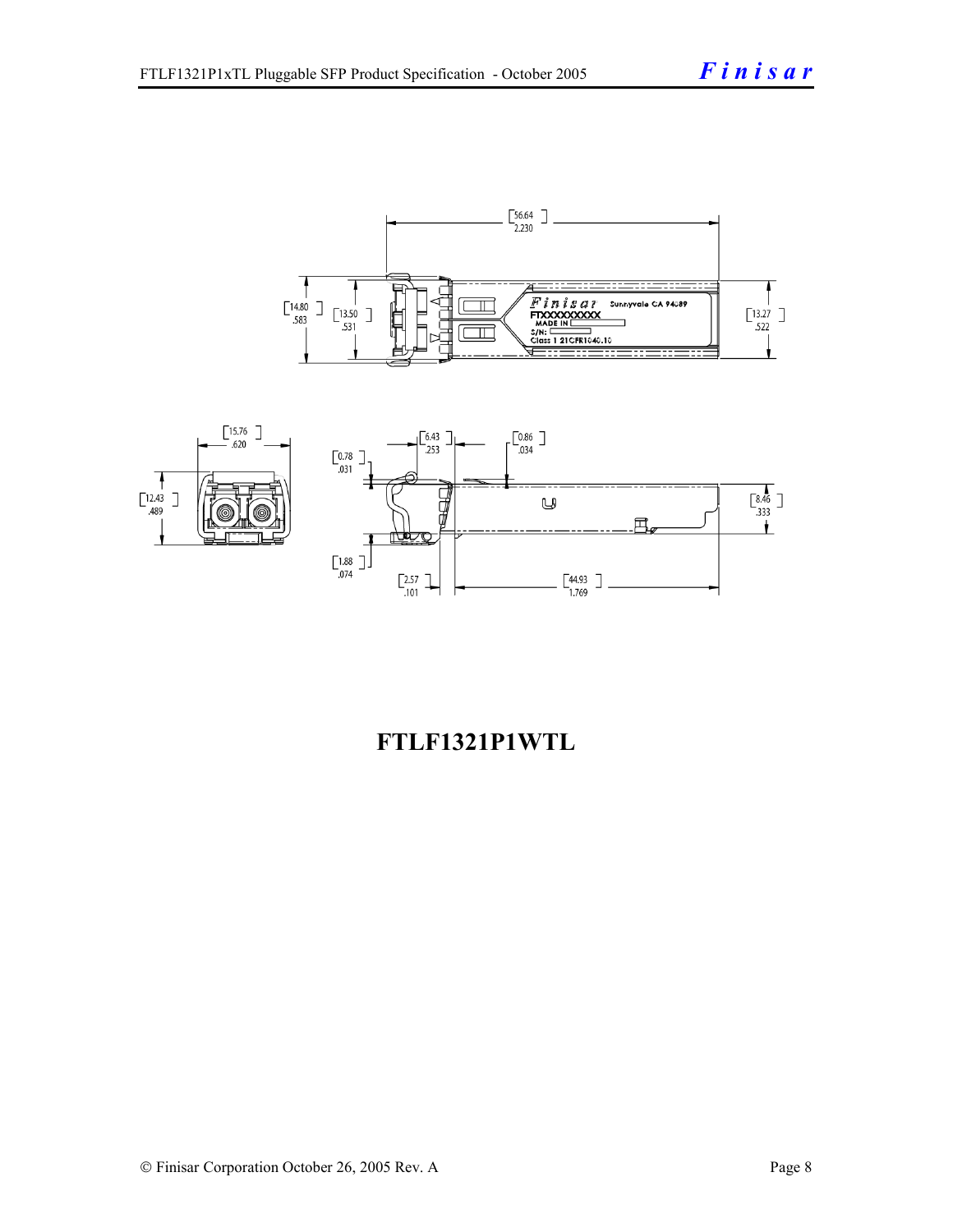#### **X. PCB Layout and Bezel Recommendations**

 $\triangleq$ Through Holes are Unplated  $\Delta$ atum and Basic Dimension Established by Customer  $\triangle$ Rads and Vias are Chassis Ground, 11 Places

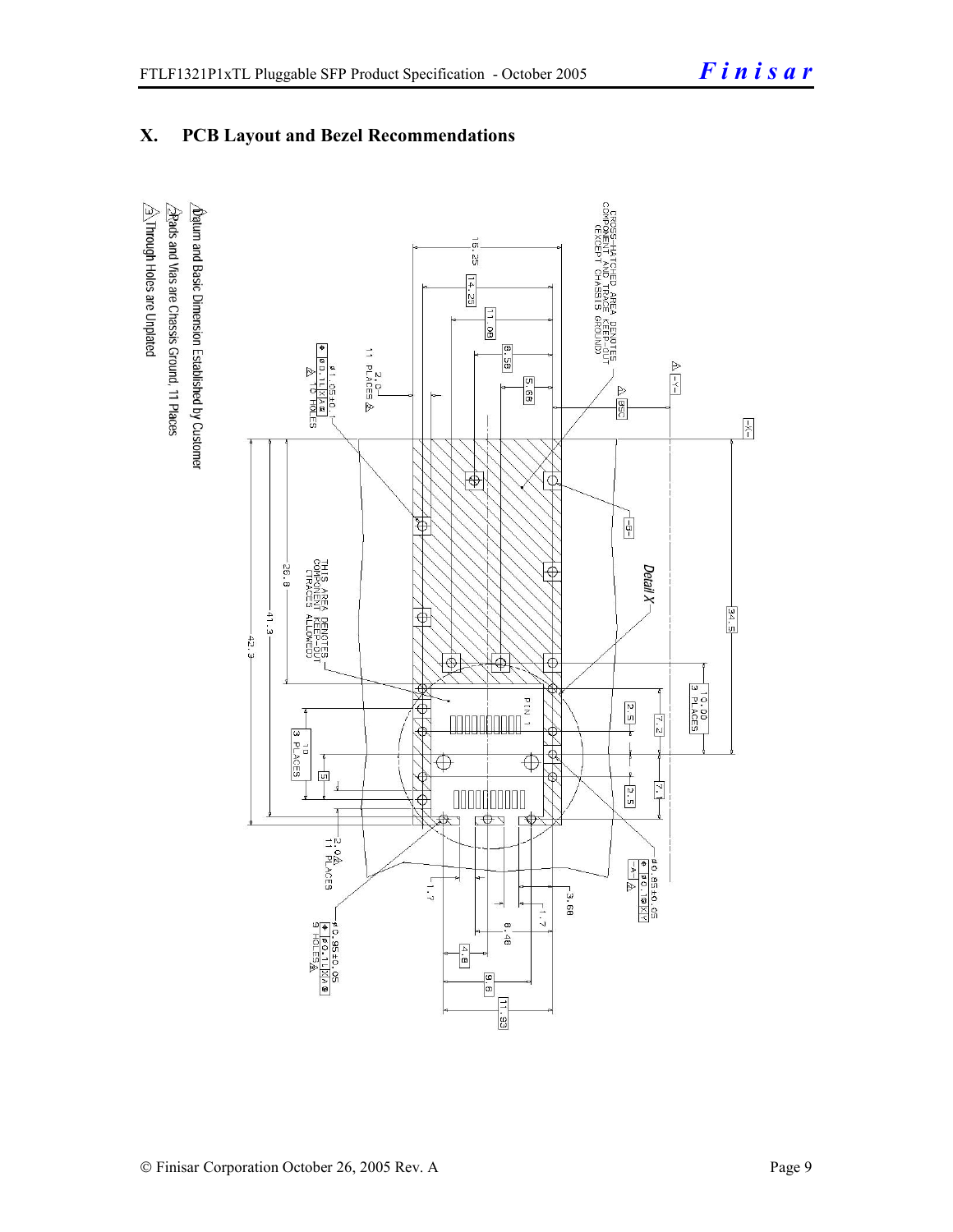

NOTES:

- $\triangle$  MINIMUM PITCH ILLUSTRATED, ENGLISH DIMENSIONS ARE FOR REFERENCE ONLY
- 2. NOT RECOMMENDED FOR PCI EXPANSION CARD APPLICATIONS